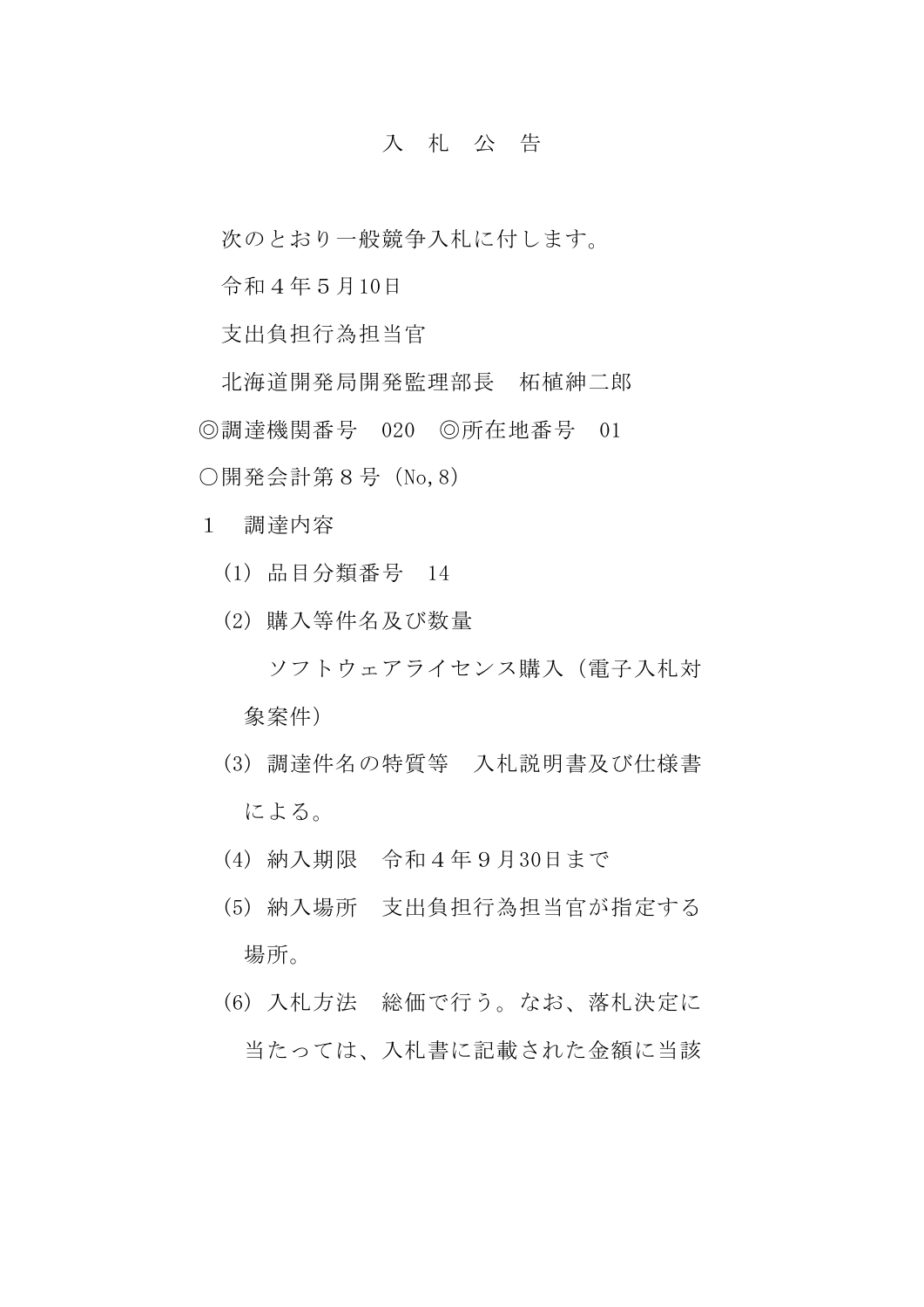金額の100 分の10に相当する額を加算した金 額(当該金額に1円未満の端数があるときは、 その端数金額を切り捨てた金額)をもって落 札価格とするので、入札者は、消費税及び地 方消費税に係る課税事業者であるか免税事業 者であるかを問わず、見積もった契約金額の 110分の100に相当する金額を記載した入札書 を提出すること。

- (7) 電子調達システムの利用 本案件は、申請 書等の提出及び入札を電子調達システムで行 う対象案件である。なお、電子調達システム により難い場合は、紙入札方式参加願を提出 するものとする。
- 2 競争参加資格
	- (1) 予算決算及び会計令第70条及び第71条の規 定に該当しない者であること。
	- (2) 令和04・05・06年度の国土交通省競争参加 資格(全省庁統一)「物品の販売」において、 A、B又はCの等級に格付けされ、北海道地 域の競争参加資格を有する者であること。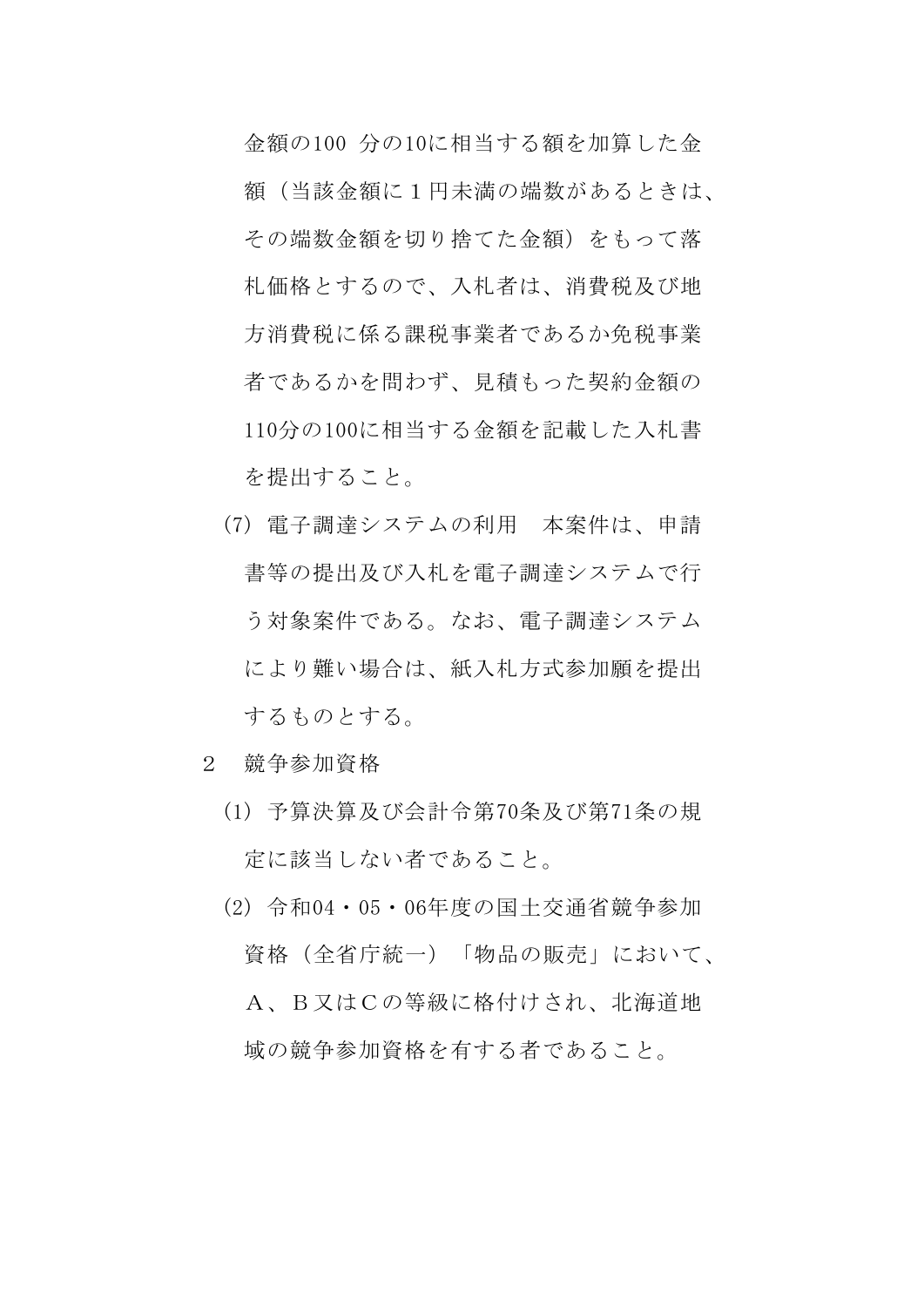- (3) 会社更生法に基づき更生手続開始の申立て がなされている者又は民事再生法に基づき再 生手続開始の申立てがなされている者(「競争 参加者の資格に関する公示」に基づき書類を 提出した者を除く。)でないこと。
- (4) 申請書等の受領期限の日から開札の時まで の間に、北海道開発局長から指名停止を受け ていないこと。
- (5) 電子調達システムを利用する場合は、電子 認証(ICカード)を取得していること。
- (6) 警察当局から、暴力団員が実質的に経営を 支配する者又はこれに準ずるものとして、国 土交通省公共事業等からの排除要請があり、 当該状態が継続している者でないこと。
- 3 入札書の提出場所等
	- (1) 入札書の提出場所、契約条項を示す場所、 入札説明書の交付場所及び問い合わせ先

〒060 -8511 札幌市北区北8条西2丁目 北海道開発局開発監理部会計課契約スタッフ 田中奈津子 電話011-709-2311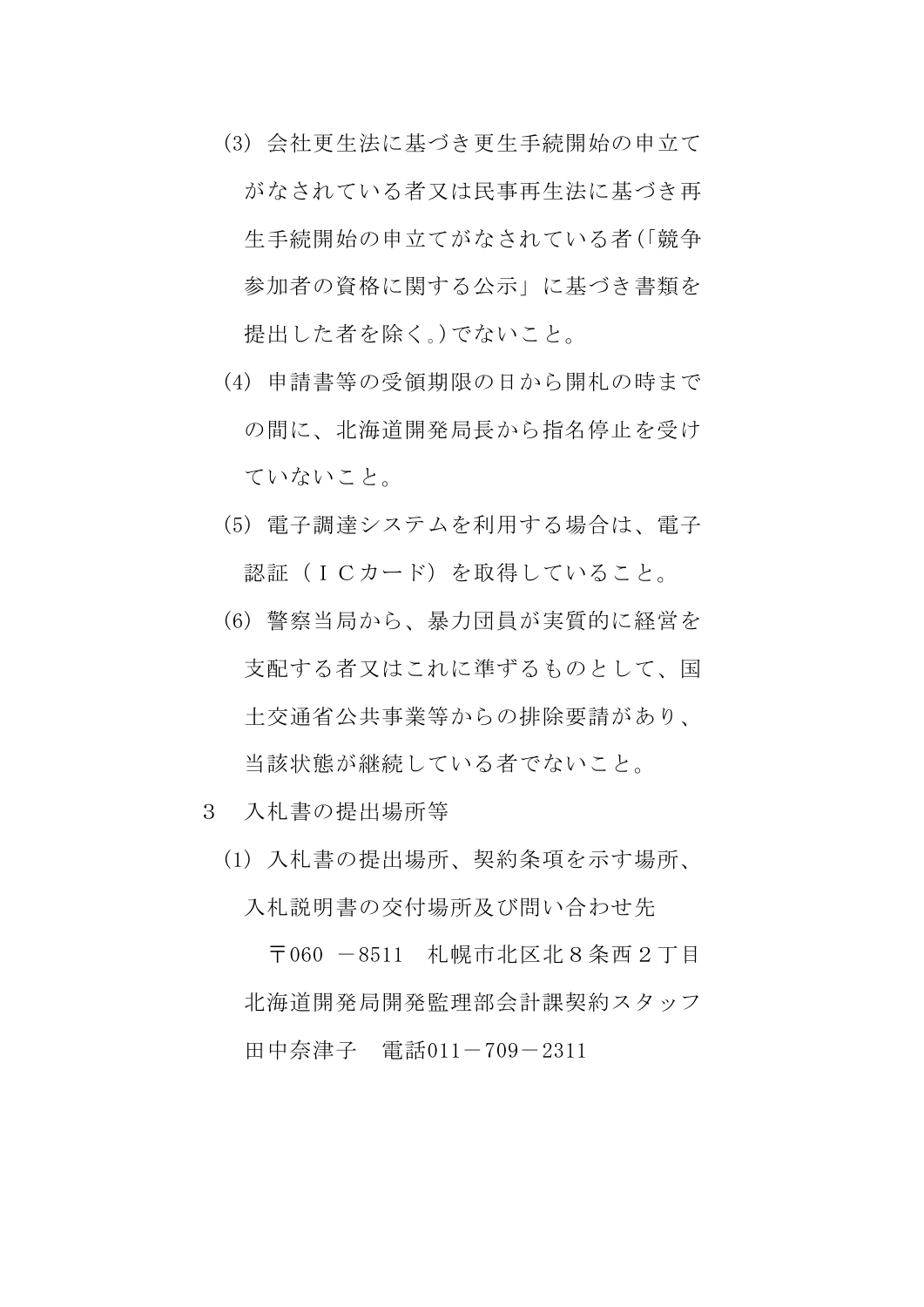内線5247

(2) 電子調達システムのURL及び問い合わせ 先

政府電子調達(GEPS)

https://www.geps.go.jp/

上記3(1)の問い合わせ先に同じ。

- (3) 入札説明書の交付方法 上記3(1)の交付 場所にて交付する。
- (4) 電子調達システムによる入札書類データ (申請書等)の受領期限及び紙入札方式によ る申請書等の受領期限 令和4年6月10日14 時00分
- (5) 電子調達システムによる入札書及び紙入札 方式による入札書の受領期限 令和4年7月 5日14時00分
- (6) 開札の日時及び場所 令和4年7月7日11 時00分 北海道開発局15階入札公示室
- 4 その他
	- (1) 契約手続において使用する言語及び通貨 日本語及び日本国通貨。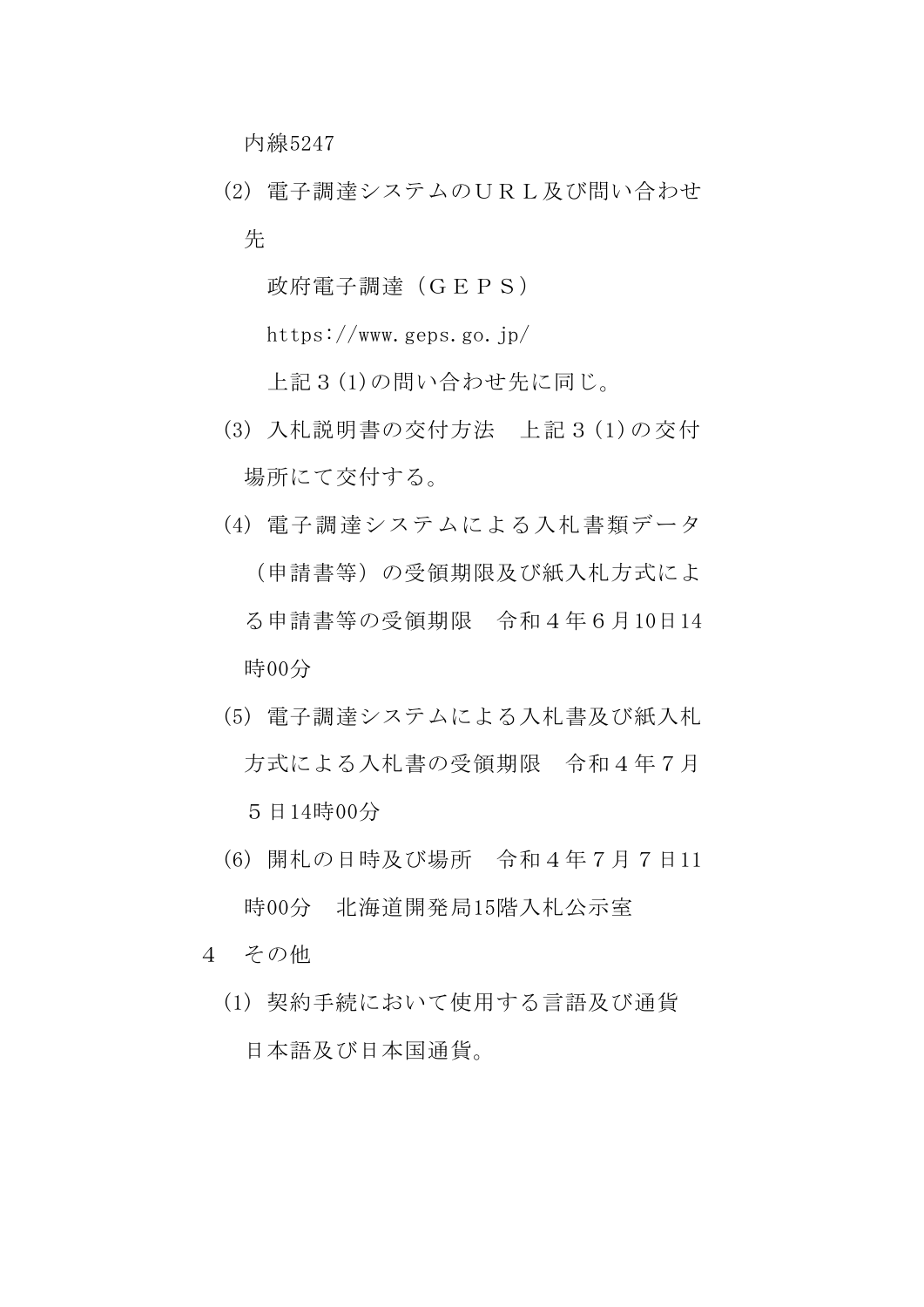- (2) 入札保証金及び契約保証金 免除。
- (3) 入札者に要求される事項
	- ① 電子調達システムにより参加を希望する 者は、入札書類データ(申請書等)を所定 の受領期限までに上記3(2)に示すURL に提出しなければならない。
	- ② 紙入札方式により参加を希望する者は、 必要な申請書等を所定の受領期限までに上 記3(1)に示す場所に提出しなければなら ない。

なお、①、②いずれの場合も、開札日の前 日までの間において、支出負担行為担当官か ら当該書類に関し説明を求められた場合は、 それに応じなければならない。

(4) 入札の無効 本入札公告等に示した競争参 加資格のない者のした入札、申請書等に虚偽 の記載をした者のした入札、入札の条件に違 反した者のした入札及び入札者に求められた 義務を履行しなかった者のした入札は無効と する。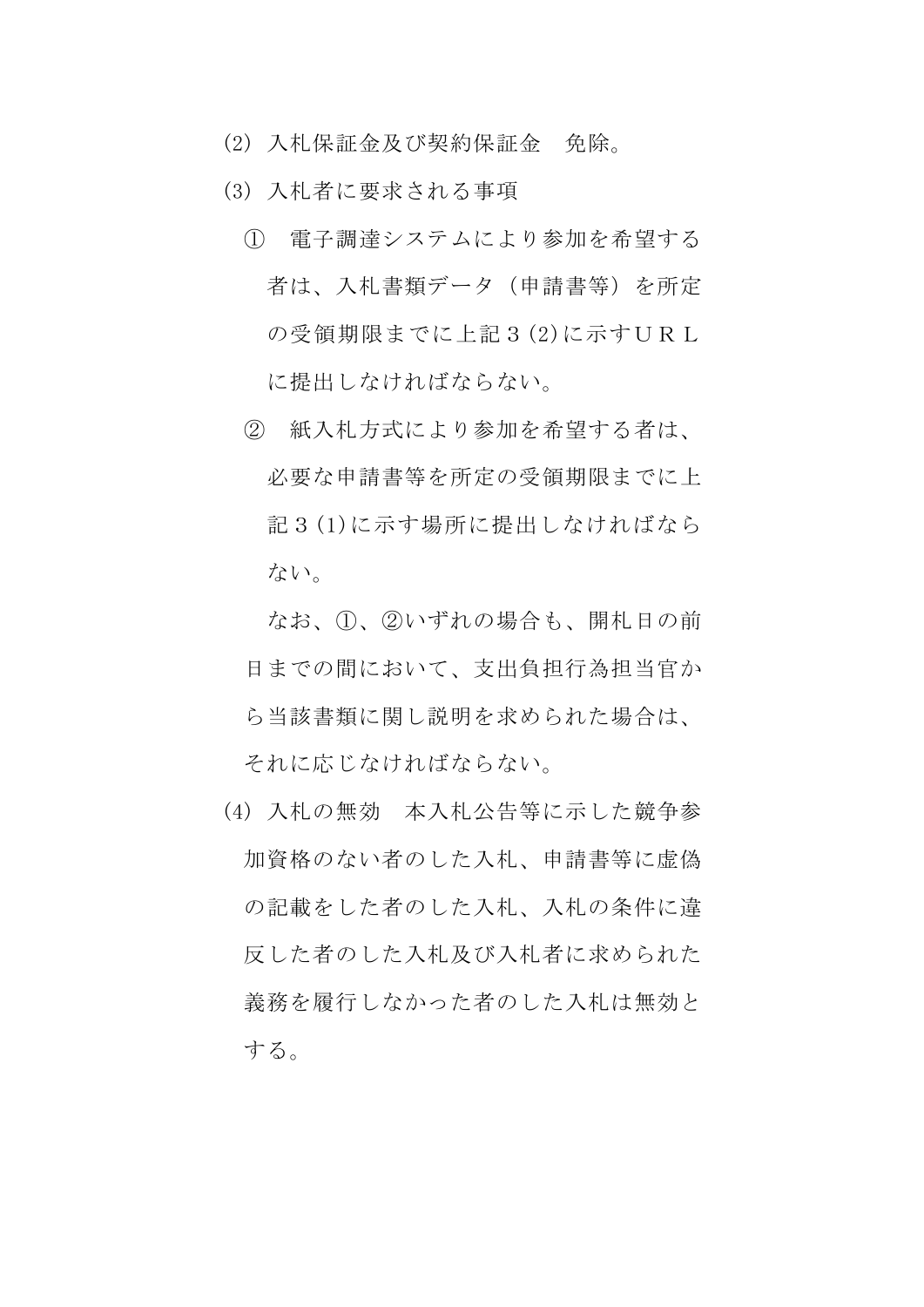- (5) 契約書作成の要否 要。
- (6) 落札者の決定方法 予算決算及び会計令第 79条の規定に基づいて作成された予定価格の 制限の範囲内で最低価格をもって有効な入札 を行った者を落札者とする。
- (7) 手続における交渉の有無 無。
- (8) 競争参加資格の決定を受けていない者の参 加 上記2(2)に掲げる一般競争参加資格の 決定を受けていない者も上記3(4)により申 請書等を提出することができるが、競争に参 加するためには、開札の時において、当該資 格の決定を受け、かつ、競争参加資格の確認 を受けていなければならない。なお、当該資 格の申請は「競争参加者の資格に関する公示」 (令和4年3月31日付官報)により受け付け る。
- (9) その他 詳細は入札説明書による。
- 5 Summary
	- (1) Official in charge of disbursement of the procuring entity: TUGE Shinjirou, D-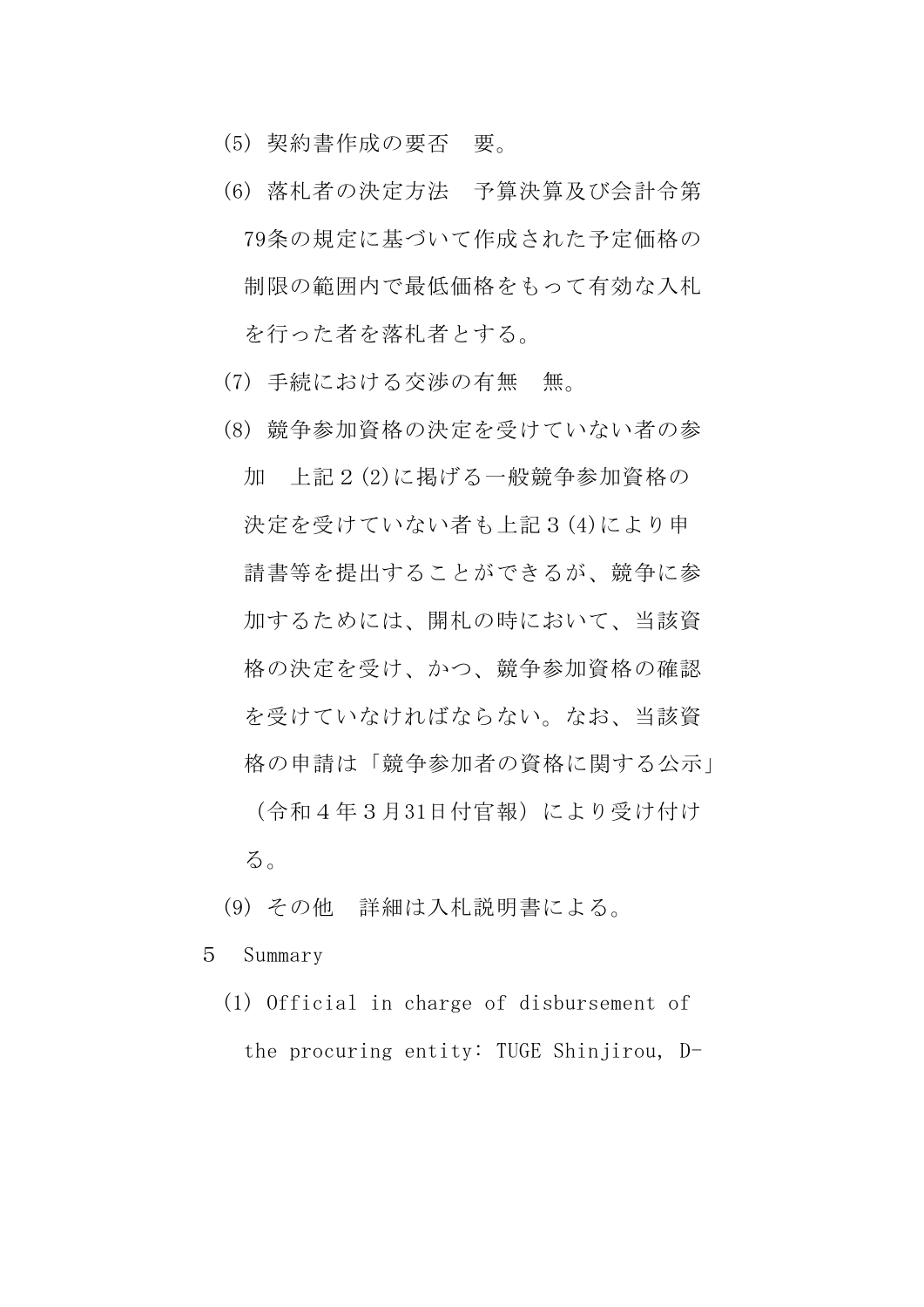irector of Development Administration Department, Hokkaido Regional Development Bureau

- (2) Classification of the products to be procured: 14
- (3) Nature and quantity of the products to be purchased: Software license purchase
- (4) Delivery period: 30 September 2022
- (5) Delivery place: The place specified by the Obligating Officer
- (6) Qualification for participating in the tendering procedures: Suppliers eligible for participating in the proposed tender are those who shall:
	- ① not come under Article 70 and 71 of the Cabinet Order concerning the Budget, Auditing and Accounting
	- ② have Grade A, B, or C in terms of the qualification for participating in tenders of the "sale of product" by M-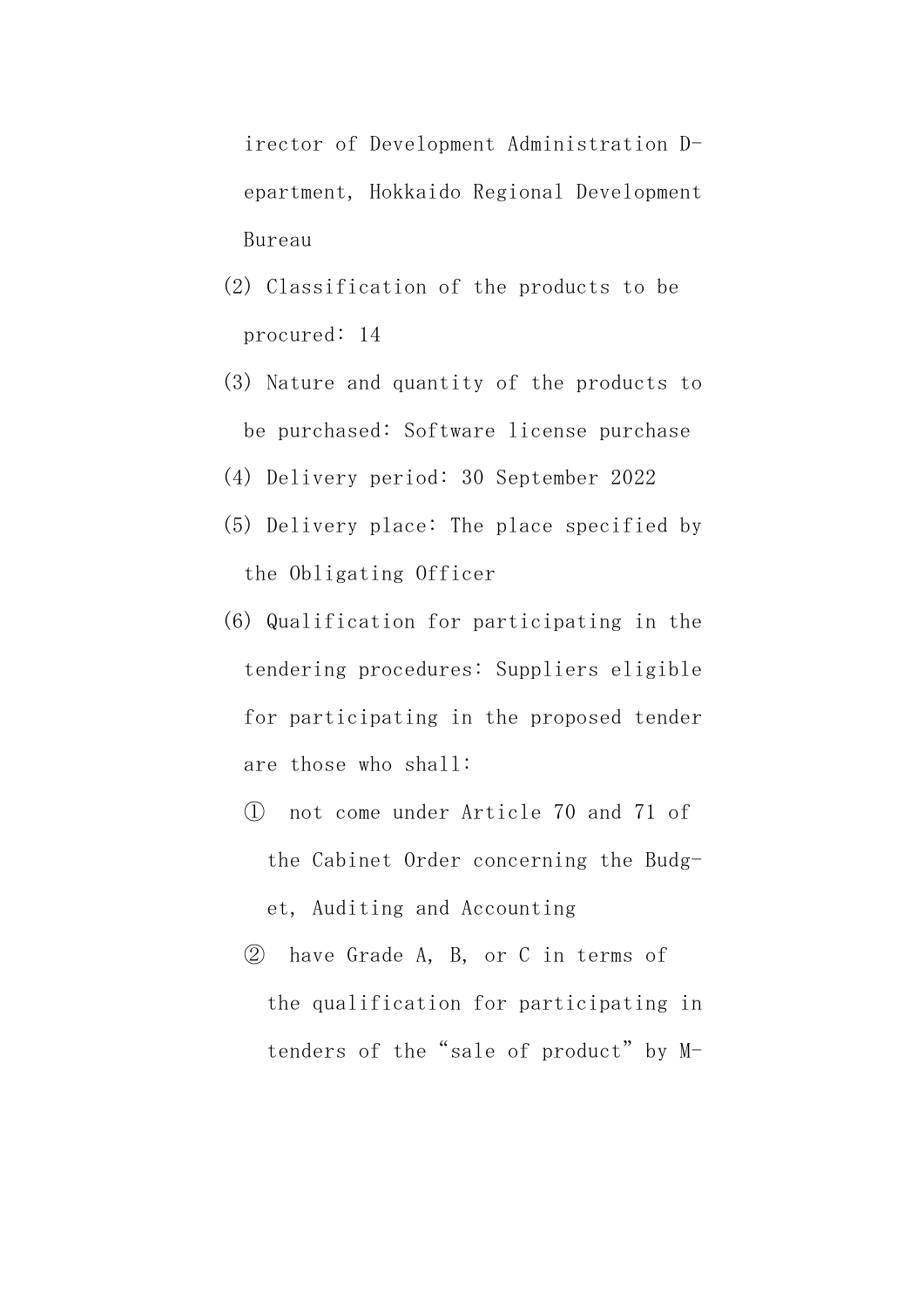inistry of Land, Infrastructure, Transport and Tourism (Single qualification for everyministry and agency) in Hokkaido region in the fiscal year of 2022・2023・2024

- ③ not be currently under suspension of nomination by Director-General, Hokkaido Regional Development Bureau during the time of tender opening from time limit for the submission of application forms and relevant documents for the qualification
- (7) Time limit for the submission of application forms and relevant documents for the qualification: 2:00 p.m. 10 June 2022
- (8) Time limit for tender: 2:00 p.m. 5 July 2022
- (9) Contact point for the notice: TANAKA